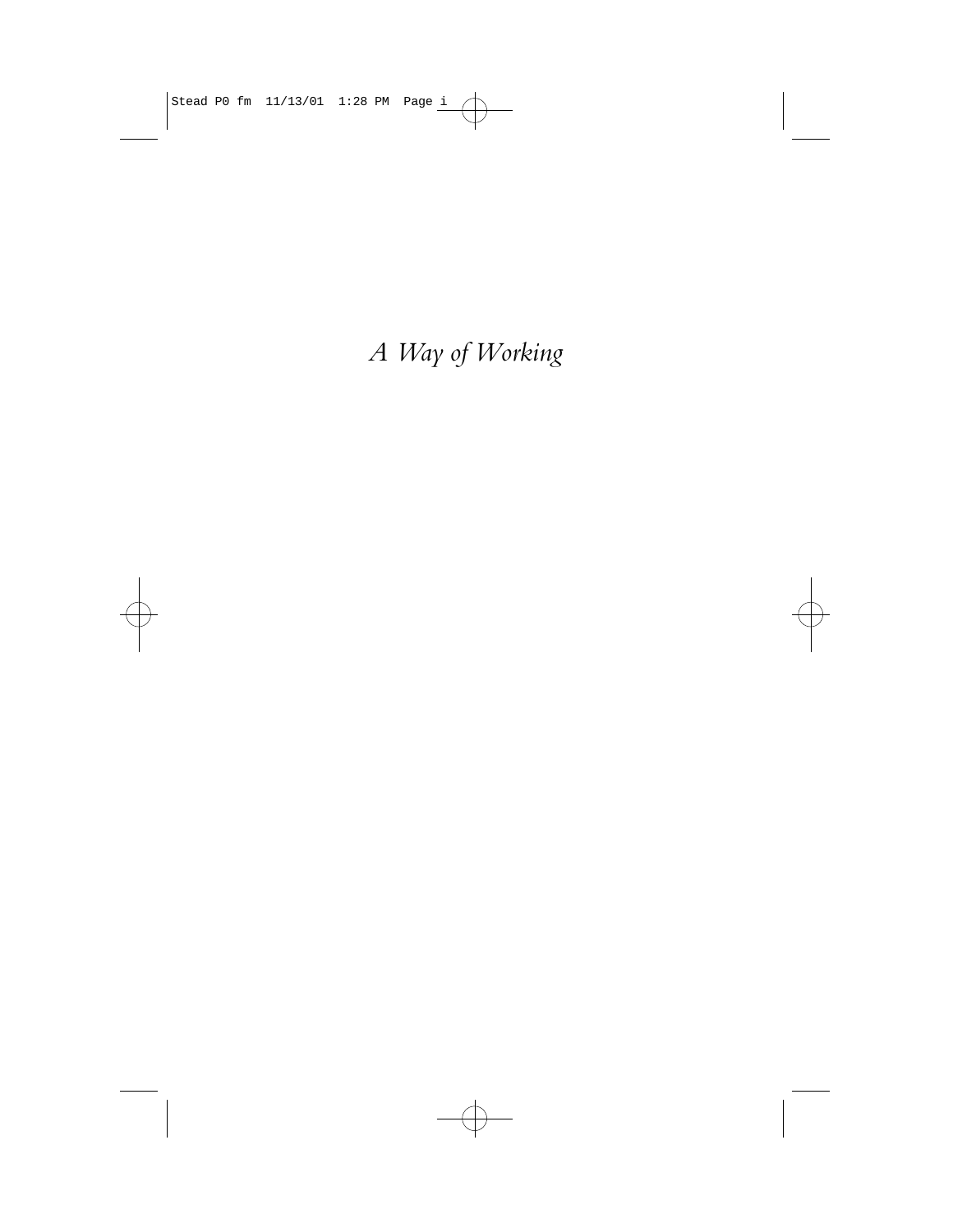Stead P0 fm 11/13/01 1:28 PM Page ii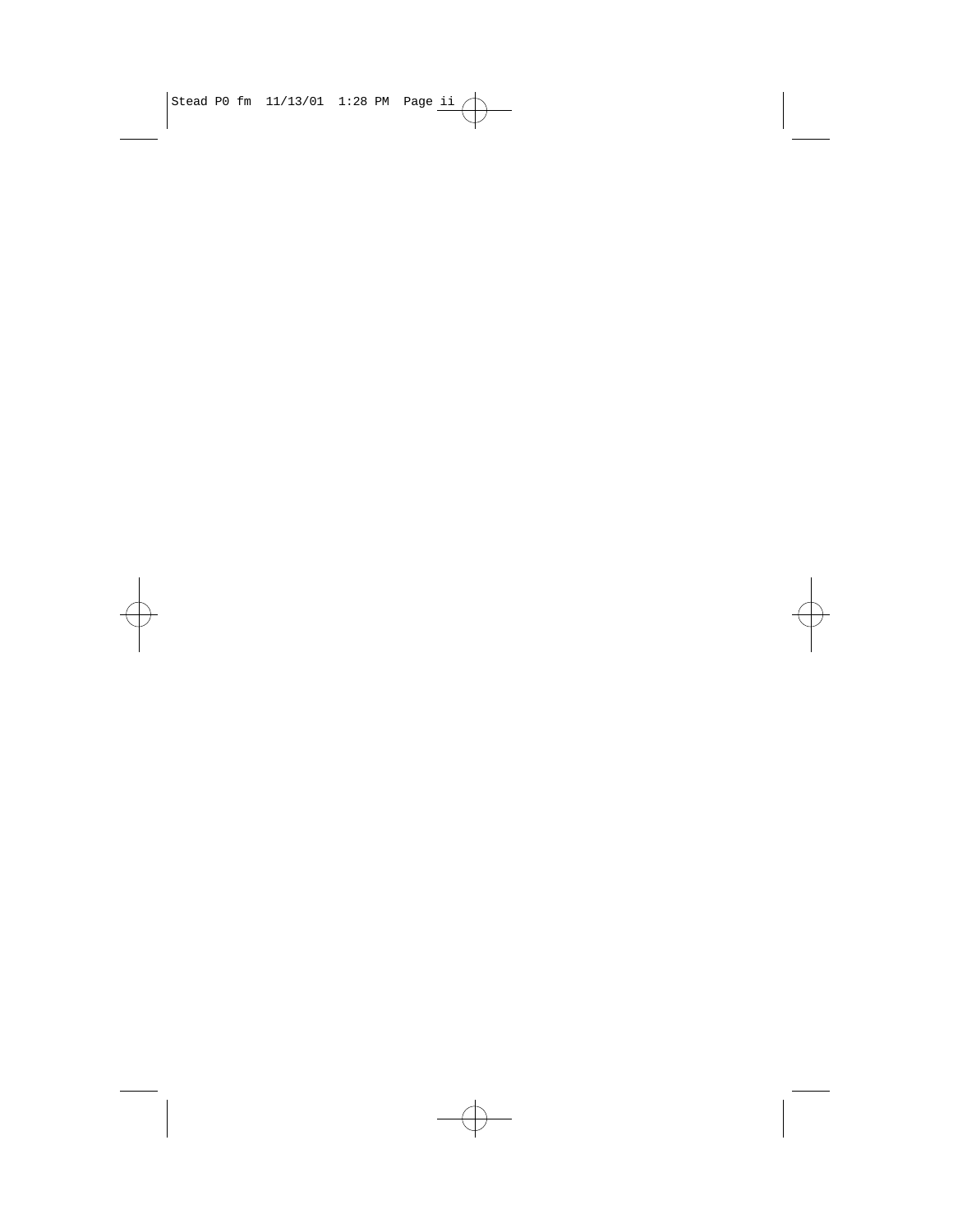Stead P0 fm 11/13/01 1:28 PM Page iii

# A Way of Working

# *Essays on the Practice of Medicine*

By

**Eugene A. Stead, Jr.**

Florence McAlister Emeritus Professor of Medicine Emeritus Chair of Medicine Duke University School of Medicine

Edited by

**Barton F. Haynes, M.D.** Frederic M. Hanes Professor and Chair Department of Medicine Duke University School of Medicine

> Carolina Academic Press Durham, North Carolina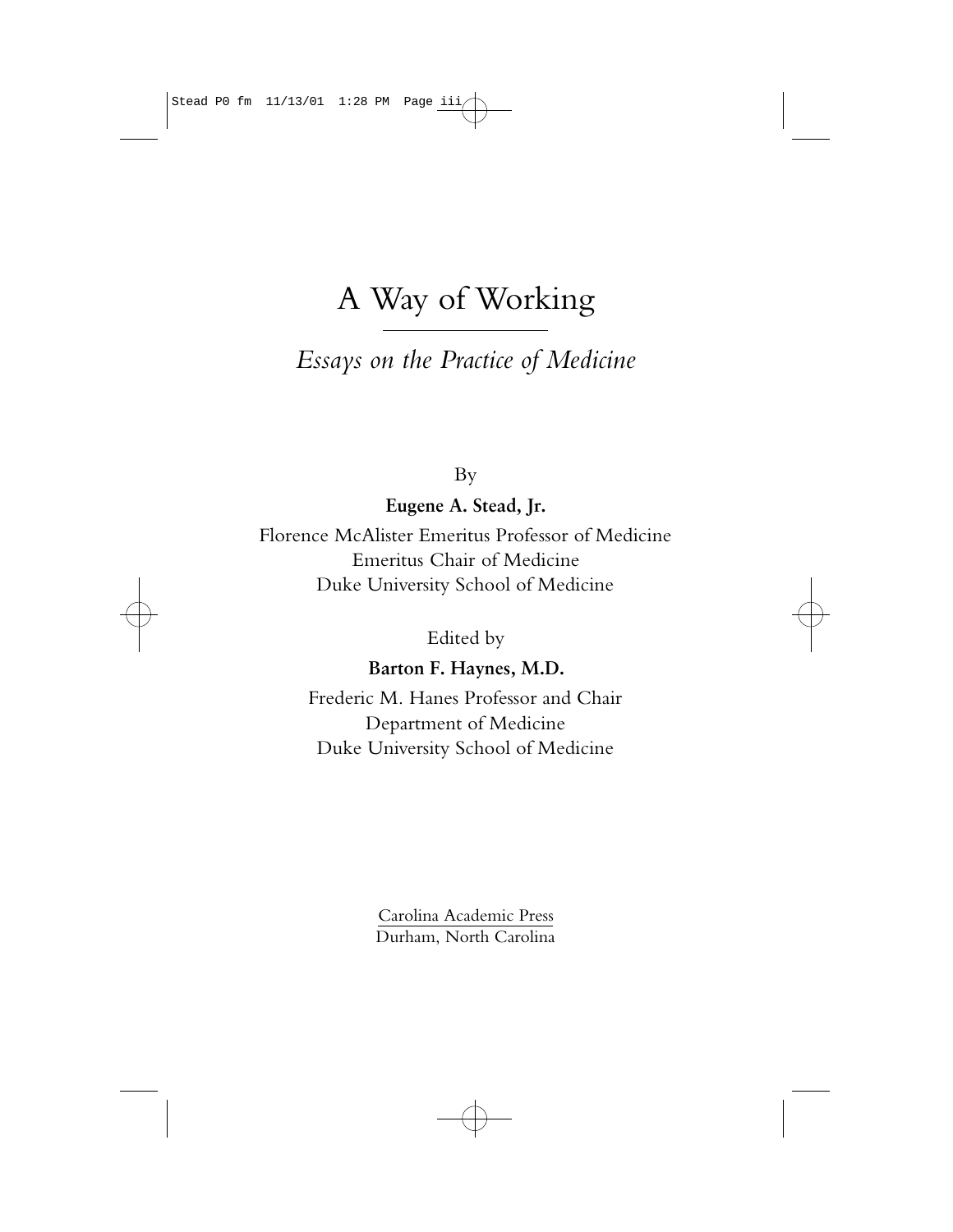Copyright © 2001 Barton F. Haynes All Rights Reserved

ISBN 0-89089-242-3 LCCN 00-111319

Grateful acknowledgment is made to the following publishers, editors, or authors for permission to reproduce previously published work: North Carolina Medical Journal, Carolina Academic Press, American Medical Association, Archives of Pediatric & Adolescent Medicine (formerly American Journal of Diseases of Children), Annals of Internal Medicine, American College of Physicians-American Society of Internal Medicine, Archives of Internal Medicine, *The Pharos*, Alpha Omega Alpha Honor Medical Society, Academic Medicine-AAMC (formerly Journal of Medical Education), Association of American Medical Colleges, Journal of Medical Systems, Plenum Publishing Co., Bulletin of New York Academic Medicine, Oxford University Press, New England Journal of Medicine, Publishing Division of the Massachusetts Medical Society, Transactions of the Association of American Physicians, The Association of American Physicians, MD Computing, Springer-Verlag Publishing Co., American Journal of Medicine, Journal of American Geriatric Society, Blackwell Science, Inc., Dr. Eugene A. Stead, Jr., and *Resident and Staff Physician*, *Romaine Pierson Publishers, Inc*. for material that appeared in *Medical Times*.

Carolina Academic Press 700 Kent Street Durham, North Carolina 27701 Telephone (919) 489-7486 Facsimile (919) 493-5668 E-mail: cap@cap-press.com www.cap-press.com

Printed in the United States of America.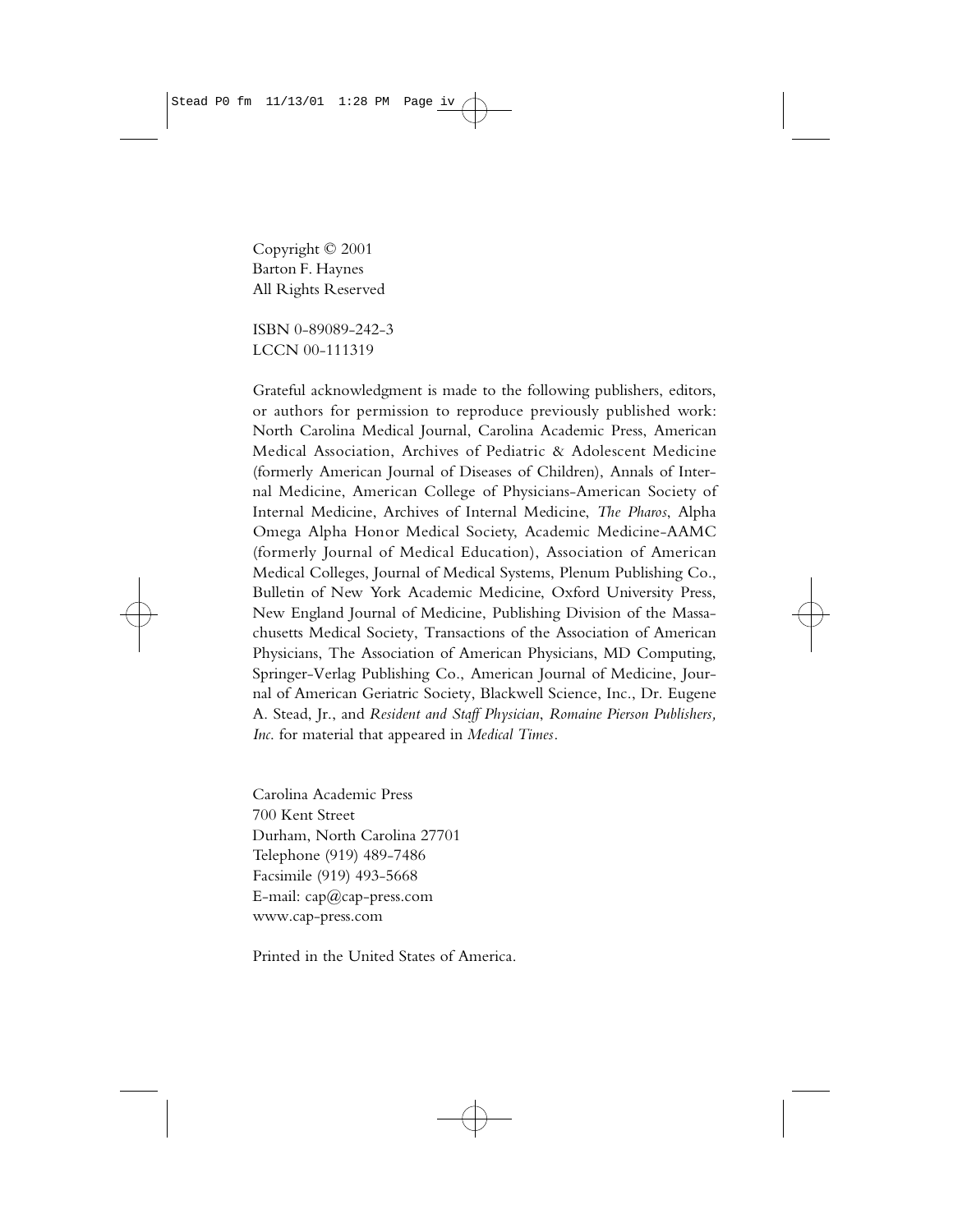# *Dedication*

At the end of the day, the practice of medicine is a service occupation, not a license to wealth or social standing. This book is dedicated to those physicians who recognize that it is very difficult to truly be a good doctor, and who derive joy from the hard work of serving others.

> Barton F. Haynes, MD Eugene A Stead, Jr., MD 2001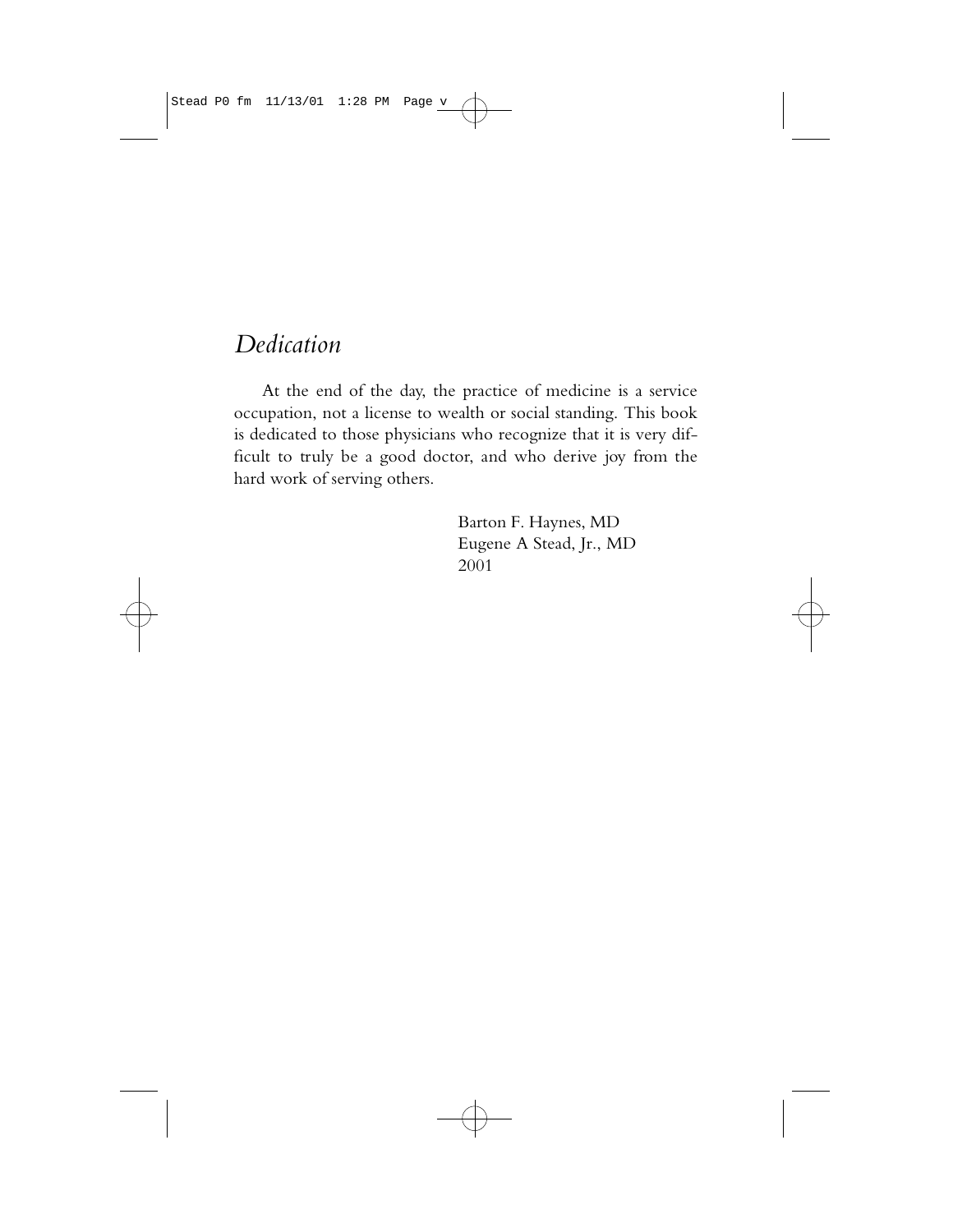| Stead P0 fm 11/13/01 1:28 PM Page vi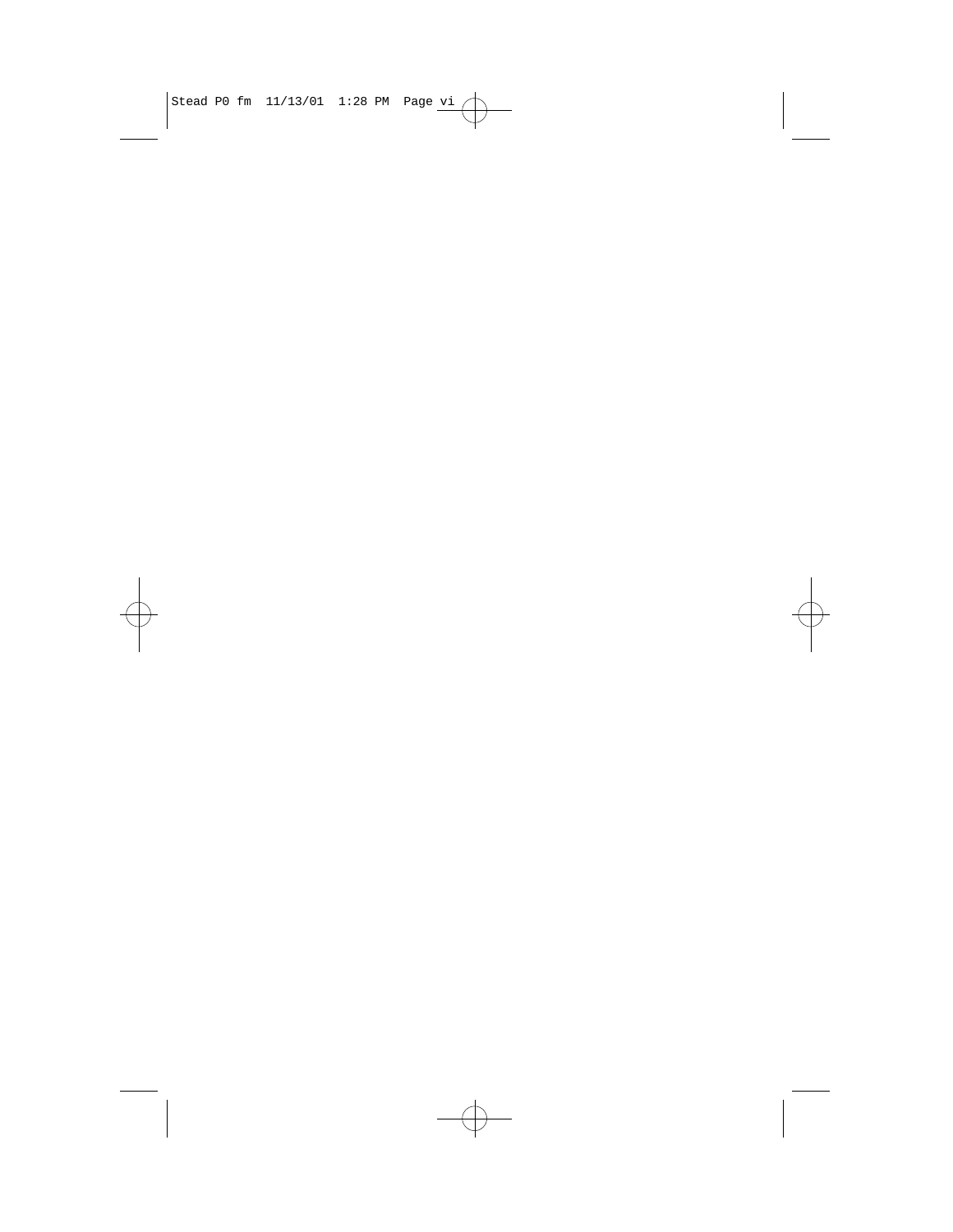| Acknowledgments                       | X1               |
|---------------------------------------|------------------|
| Introduction Barton F. Haynes, M.D.   | $\cdots$<br>X111 |
| Prologue Eugene Stead on Eugene Stead | XV               |

### **I. Medical Education for the Future**

| Chapter 1  | Origin of the Species                                                                     | 5. |
|------------|-------------------------------------------------------------------------------------------|----|
| Chapter 2  | To Manage or Not To Manage                                                                | 11 |
| Chapter 3  | Intern and Residency Training                                                             | 15 |
| Chapter 4  | Medical Care: Its Social and Organizational<br>Aspects. Postgraduate Medical Education in |    |
|            | the Hospital                                                                              | 21 |
| Chapter 5  | Medical Education and Practice                                                            | 31 |
| Chapter 6  | The Evolution of the Medical University                                                   | 39 |
| Chapter 7  | The Limitations of Teaching                                                               | 49 |
| Chapter 8  | Training Is No Substitute For Education                                                   | 59 |
| Chapter 9  | <b>Making Safe Doctors</b>                                                                | 65 |
| Chapter 10 | The Role of Science and of the Belief<br>Systems of Patients and the Doctors in           |    |
|            | the Practice of Medicine                                                                  | 67 |
| Chapter 11 | A Curious, Interested Doctor at Peace                                                     |    |
|            | with the Complexities of Biology                                                          | 71 |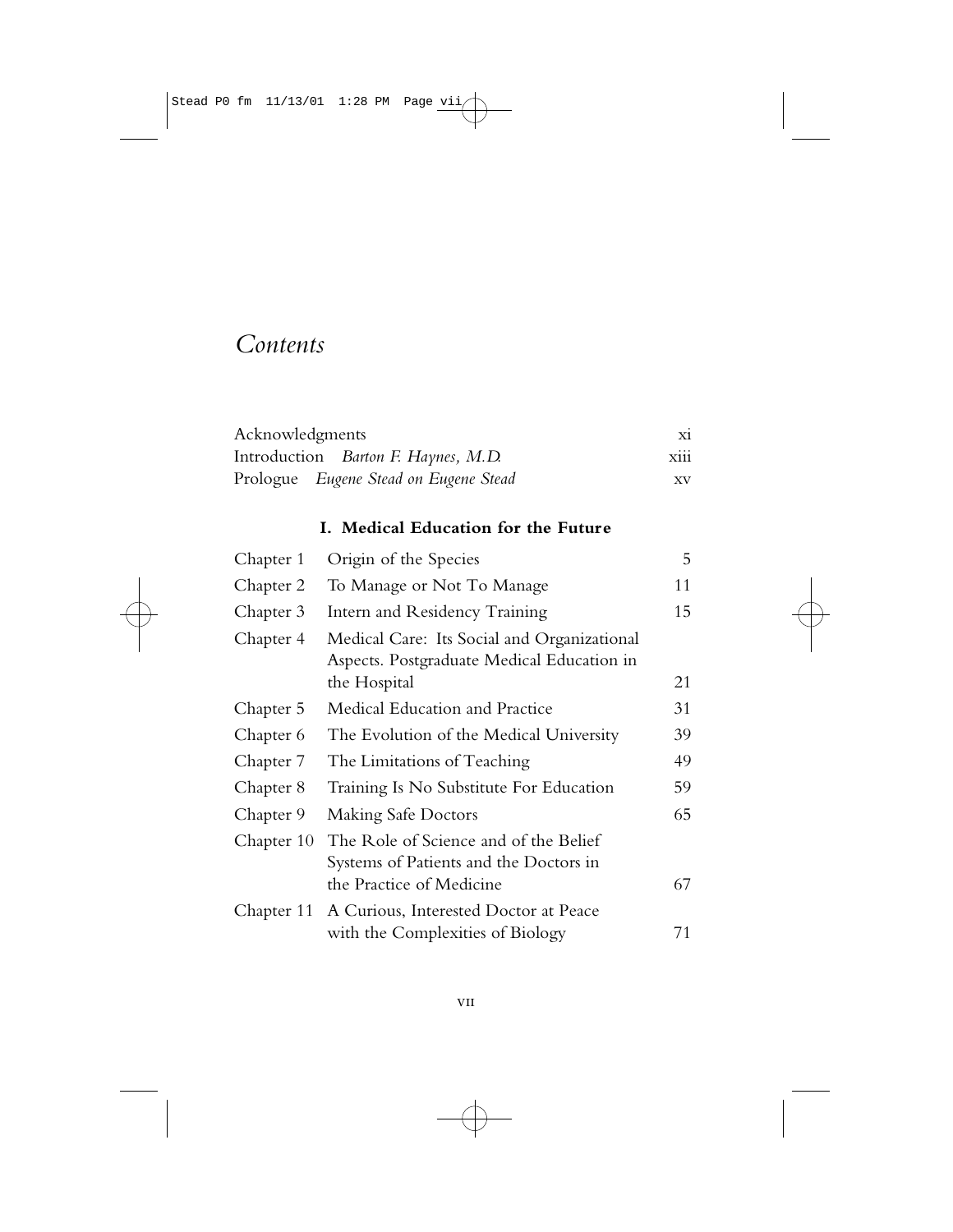### **II. Academic Medical Centers**

| Chapter 12 Retooling Clinical Departments in      |     |
|---------------------------------------------------|-----|
| Academic Health Centers                           | 77  |
| Chapter 13 Building a School                      | 85  |
| Chapter 14 The Essence of A Viable Medical Center | 87  |
| Chapter 15 The Nature of Administration in        |     |
| Academic Health Centers                           | 93  |
| Chapter 16. The Role of the University in         |     |
| Graduate Training                                 | 97  |
| Chapter 17 The Setting of the Hanes Ward Project  | 107 |

# **III. The Computerized Medical Database: The Way of the Future**

| Chapter 18 Creation of Personnel at the Medical/                                            |     |
|---------------------------------------------------------------------------------------------|-----|
| Computer Interface: Should It Be a                                                          |     |
| Specialty?                                                                                  | 125 |
| Chapter 19 The Way of the Future                                                            | 133 |
| Chapter 20 The National Library of Medicine: The<br>Great Equalizer Between Small Hospitals |     |
| and Major Medical Centers                                                                   | 141 |
| Chapter 21 Computers, Doctors and Medical Students                                          | 143 |
| Chapter 22 Biomedical Instructional Technology:<br>The State of the Art                     | 157 |
| Chapter 23 Computerized Medical Practice: Old<br>Dreams and Current Realties                | 175 |

# **IV. The Community and Their Doctors**

| Chapter 24 The Future Is Here     | 189 |
|-----------------------------------|-----|
| Chapter 25 On Community Hospitals | 201 |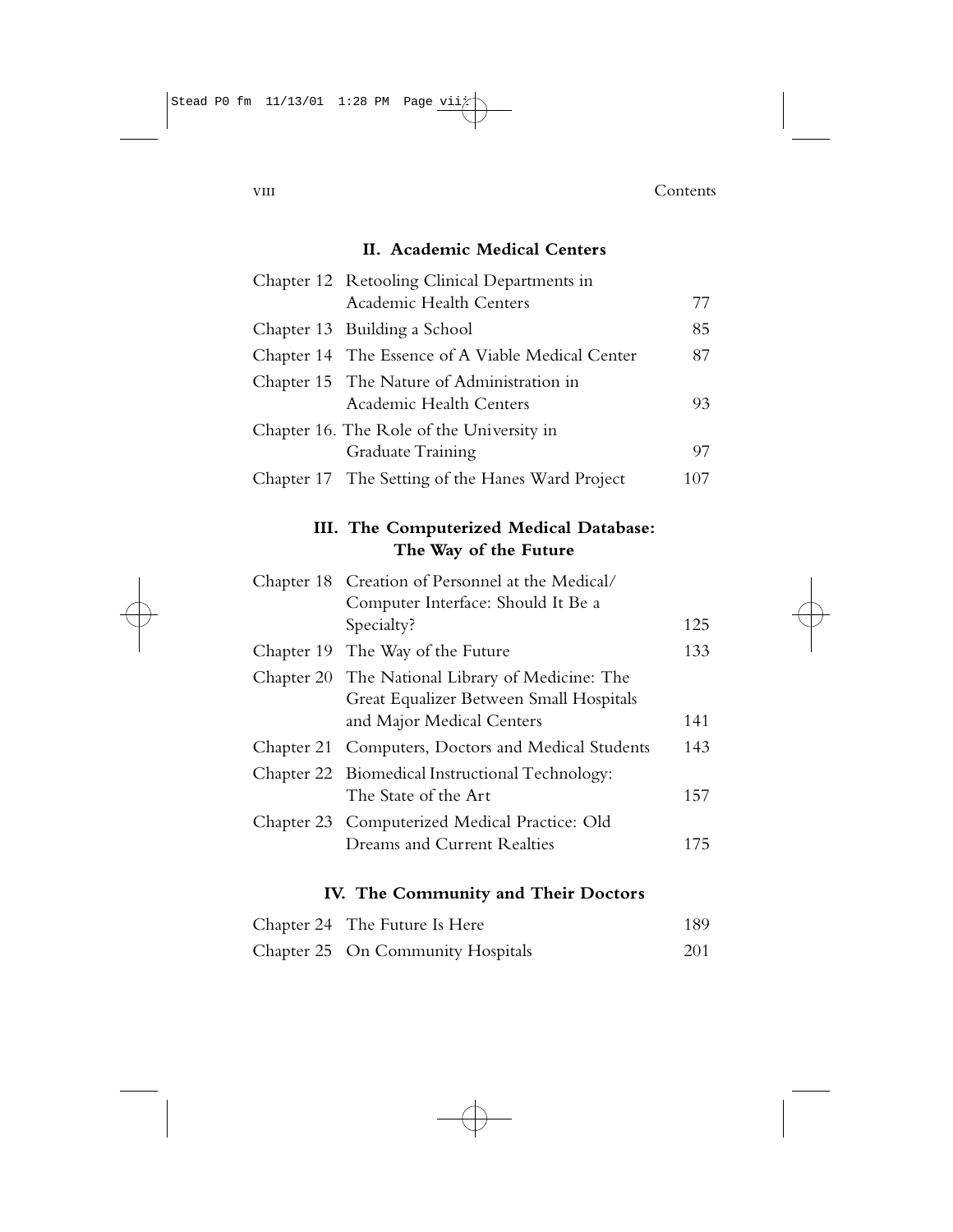| Chapter 26 The Assets of A Community Hospital | 205 |
|-----------------------------------------------|-----|
| Chapter 27 Picking Other People's Brains      | 207 |

#### **V. The Medical Workforce: Some New Ideas**

| Chapter 28 Educational Programs and Manpower                            | 213 |
|-------------------------------------------------------------------------|-----|
| Chapter 29 Training and Use of Paramedical Personnel                    | 223 |
| Chapter 30 The Physician's Assistant and Internal<br>Medicine           | 227 |
| Chapter 31 New Roles for Personnel In Hospitals:<br>Physician Extenders | 233 |
| Chapter 32 Up The Health Staircase                                      | 241 |

### **VI. Healthcare and the Nation: Where Are We Going?**

|            | Chapter 33 Family Practice                                                                                                                                                           | 247 |
|------------|--------------------------------------------------------------------------------------------------------------------------------------------------------------------------------------|-----|
|            | Chapter 34 Why Moon Walking Is Simpler than<br>Social Progress                                                                                                                       | 259 |
|            | Chapter 35 A Proposal for Identification of Those Few<br>Areas of Essential Functions Which Are Not<br>Best Served By Our Present Economic<br>System. Can Better Systems Be Devised? | 265 |
| Chapter 36 | Space Biology and Medicine - An Unmet<br>Challenge                                                                                                                                   | 269 |
|            | Chapter 37 A Proposal for the Creation of a Free-                                                                                                                                    |     |
|            | Standing National Academy of Medicine                                                                                                                                                | 271 |
| Chapter 38 | The Delivery of Health Care                                                                                                                                                          | 277 |
|            | Chapter 39 Unsolved Issues in Medicine: Geriatrics                                                                                                                                   |     |
|            | as a Case in Point                                                                                                                                                                   | 279 |
|            | Chapter 40 Quality of Medical Care                                                                                                                                                   | 291 |
|            |                                                                                                                                                                                      |     |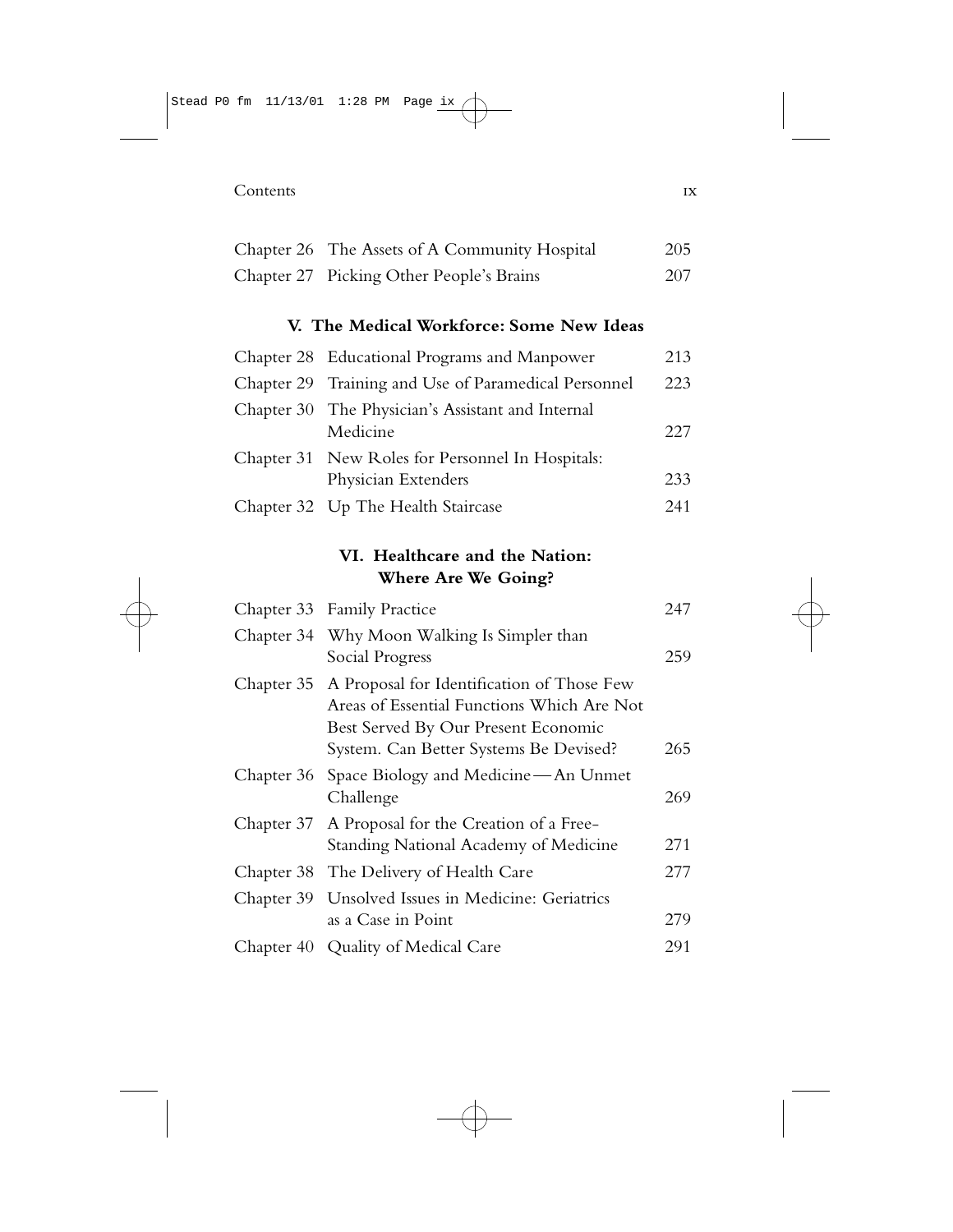| Chapter 41 "Clinical Trials" for Proposed Legislation?                                          | 297 |
|-------------------------------------------------------------------------------------------------|-----|
| Chapter 42 Cost Conscious Doctors                                                               | 299 |
| Chapter 43 The Duke Plan                                                                        | 303 |
| Chapter 44 The Balance Between Freedom, Public, and<br>Private Enterprises and National Service | 309 |
| Chapter 45 A Proposal for the Creation of a<br><b>Compulsory National Service Corps</b>         | 313 |
| Chapter 46 The Opportunities for a Research Program<br>on Myocardial Infarction: The Report of  |     |
| the NIH Ad Hoc Committee                                                                        | 319 |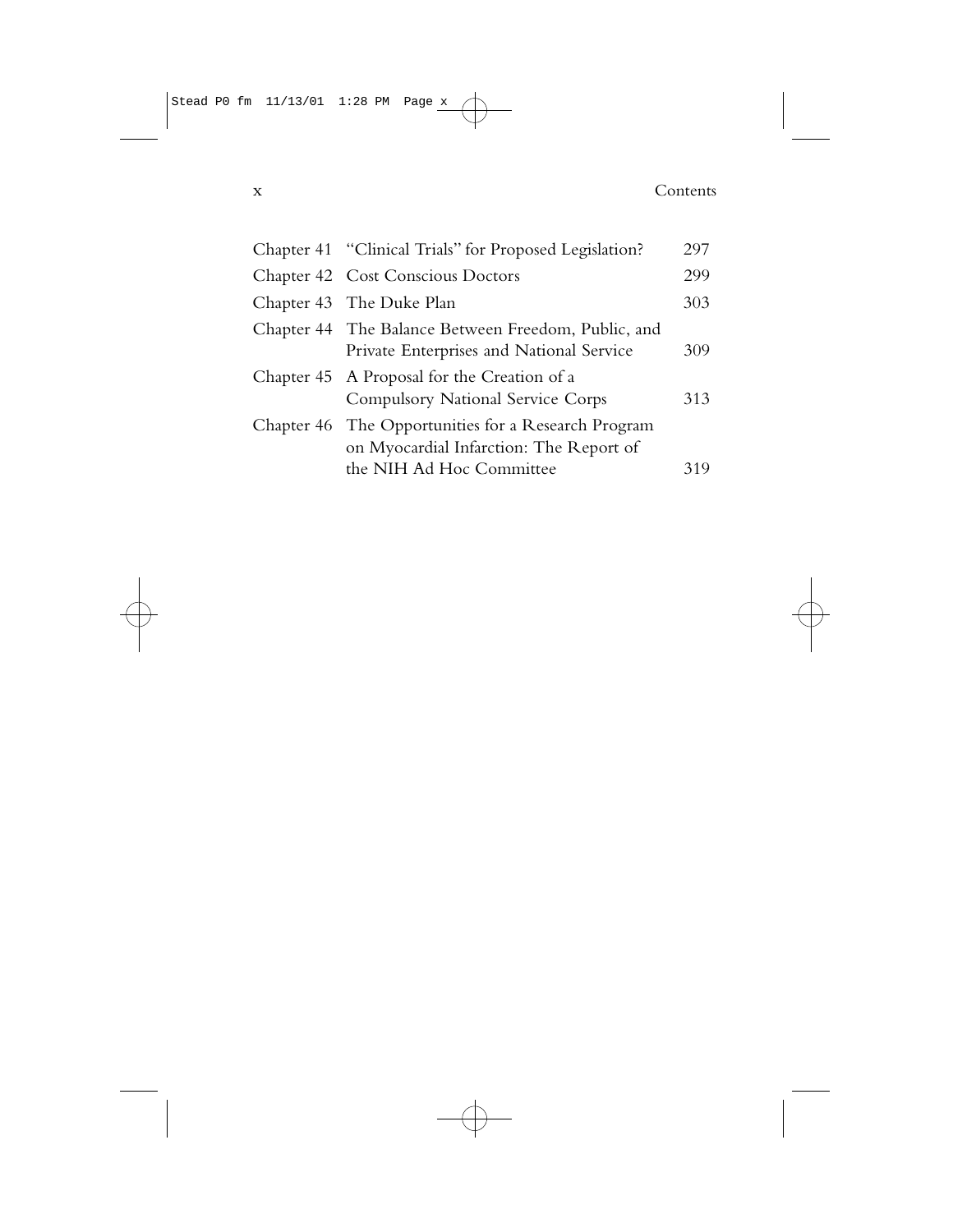Stead P0 fm 11/13/01 1:28 PM Page xi

# *Acknowledgments*

Many individuals have helped put this collection of Eugene A. Stead, Jr. essays together. Bess Cebe, Dr. Stead's long-time secretary, worked to support the effort and found unpublished manuscripts from the Stead files. Evelyn Stead and Penny Hodgson provided important editorial assistance and Kim McClammy typed the manuscript. I am grateful to Stan and Doris Tanger for their support of this book project, and for their making the book available to all Duke house staff and medical students. My wife Caroline and my three children Charlotte, Ben, and Laura continue to be loving and patient with all my varied projects. Finally, I am grateful to Dr. Stead for providing unpublished essays and photographs as well as for his mentorship.

> Barton F. Haynes, M.D. Durham, North Carolina December 2000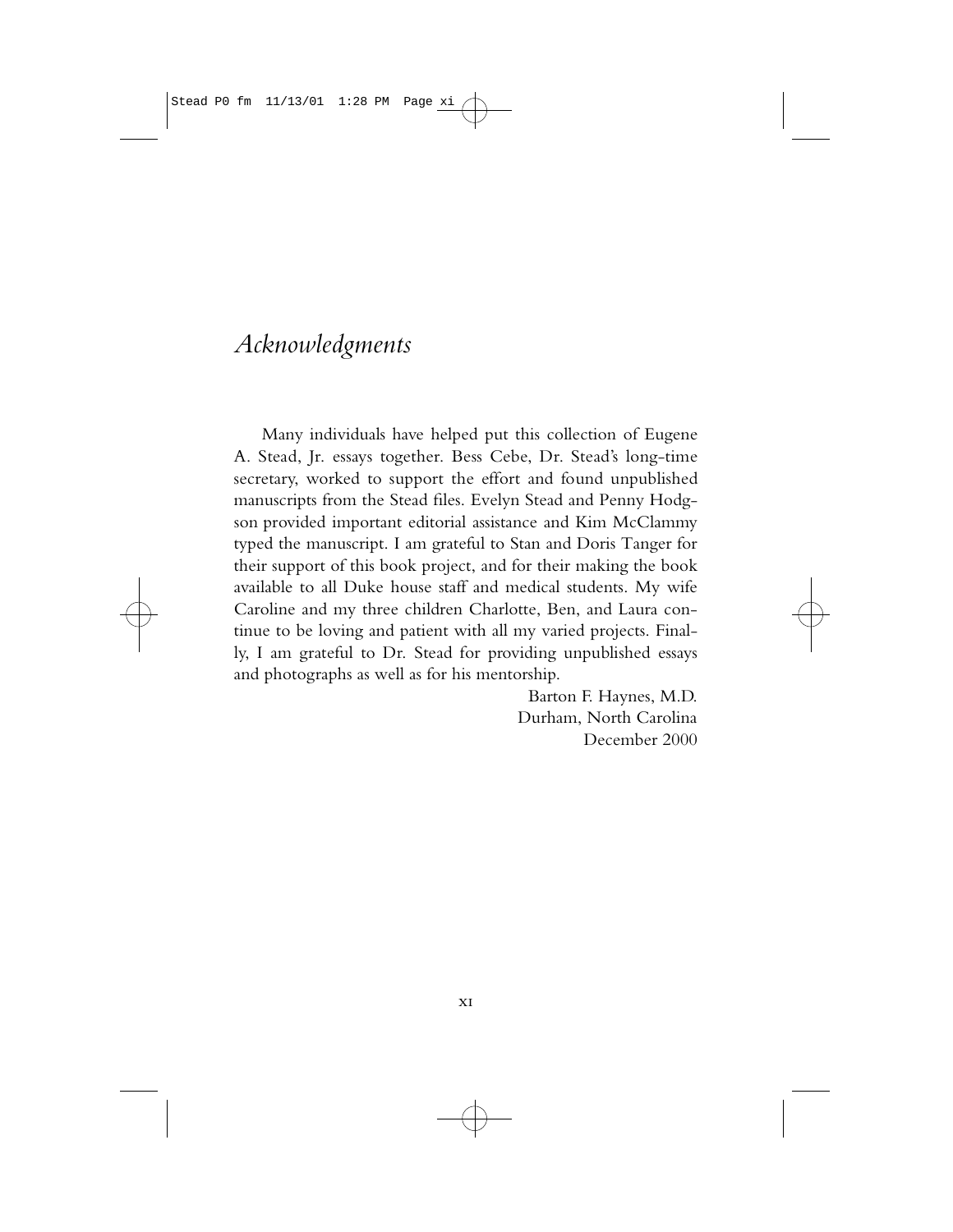Stead P0 fm  $11/13/01$  1:28 PM Page  $xii$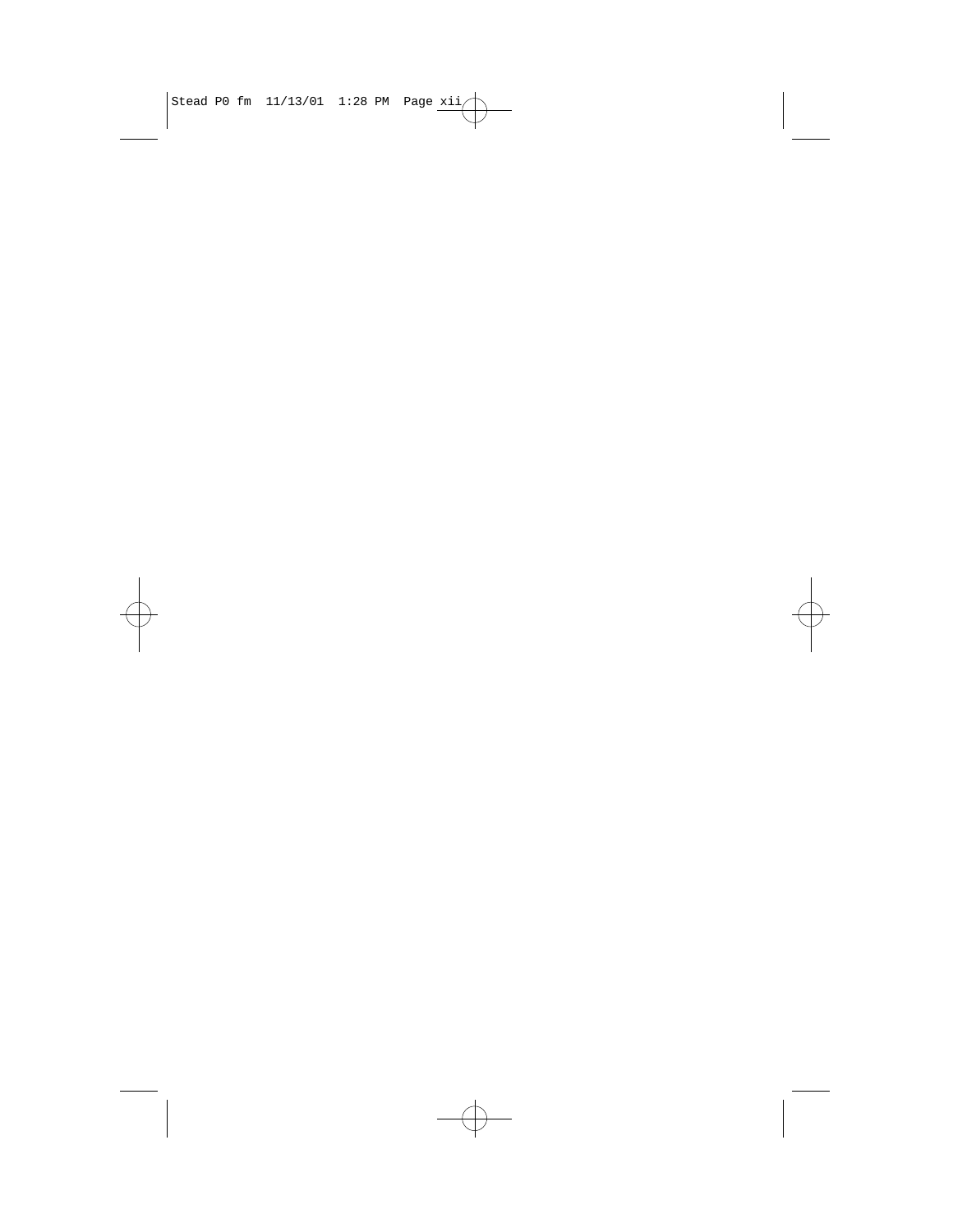Stead P0 fm 11/13/01 1:28 PM Page xi

# *Introduction*

This is a book of essays written by one of the great doctors of the mid-20th century, Eugene A. Stead, Jr. Gene Stead served in many jobs at Harvard, Cincinnati, Emory and Duke Medical Schools, including Chair of Medicine at Emory and Duke, but I will let Dr. Stead introduce you to himself in the *Prologue: Eugene Stead on Eugene Stead.* Gene Stead's contributions to American Medicine are in two general areas: his effect on the doctor-patient relationship that is written about in a companion volume, "A Way of Thinking" by Dr. Eugene A. Stead, Jr., and his effect on healthcare systems in the U.S. that is written about in this volume "A Way of Working."

In this volume, essays and papers are collected that reflect Stead's impact on various systems in American Medicine, such as training programs, academic health centers, national organizations, and the formation of a new profession: the physician's assistant. These essays show the extraordinary vision he has had over the years to anticipate the future.

The chapters in the first section "Medical Education For the Future," reflect Stead's vision on medical students and housestaff training and review his pioneering work in changing the Duke curriculum. His success in training young doctors is indicated by the 33 Stead trainees who went on to become chairs of medicine.

In the section "Academic Medical Centers," Stead gives out his secrets for administering departments and medical centers secrets that are as relevant today as they were in years past. These sections are a "must read" for contemporary chairs of medicine and their deans. In addition, he anticipated the crisis today in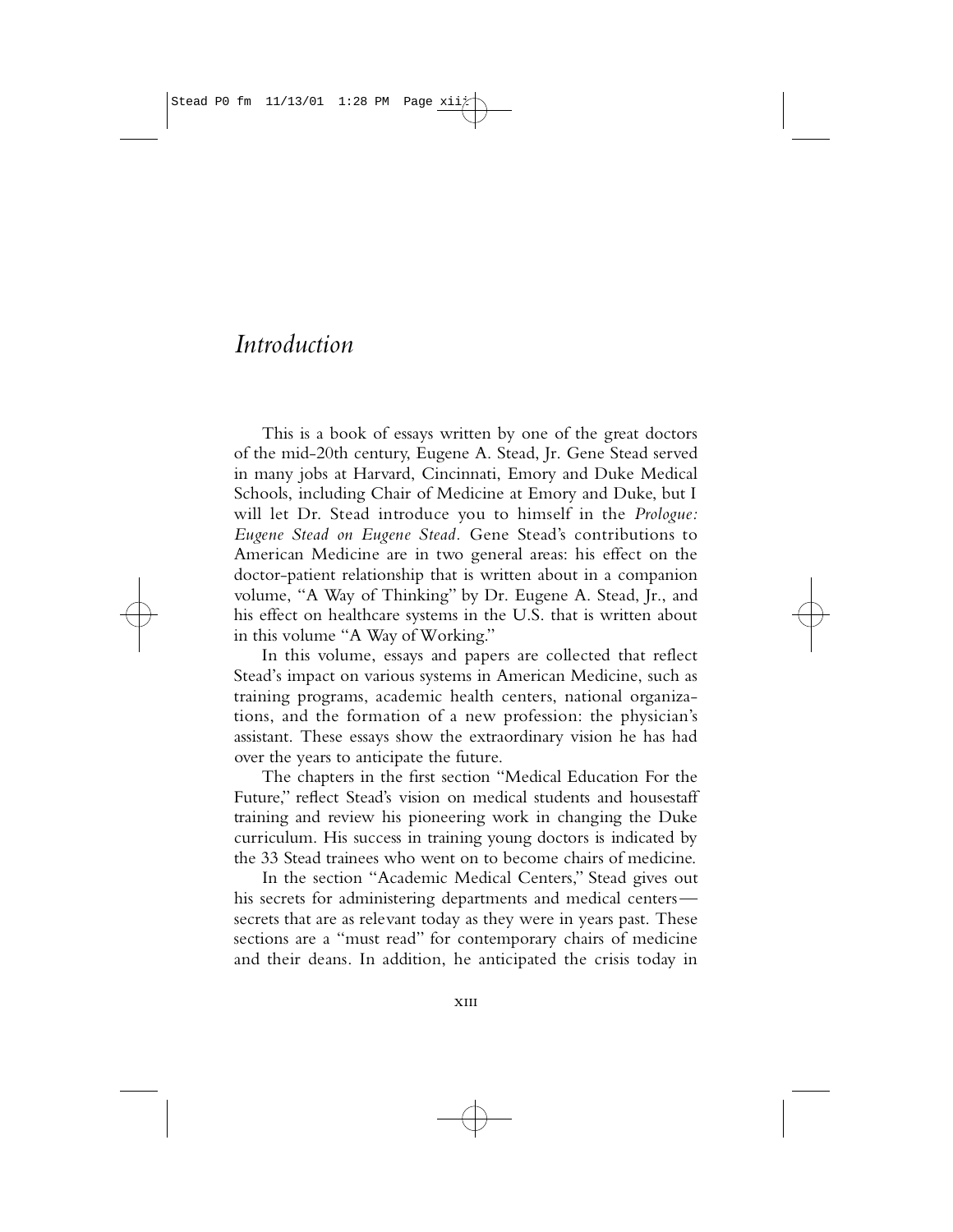Introduction

nursing and other health provider shortages and proposed a series of innovative ways to bring healthcare teams together.

In the section on computerized medical databases, Stead shows us his vision in foretelling the future by telling us in the 1970s of the importance of computers in medicine today. Thirty years ago Stead started the Duke cardiovascular database that now has clinical data on over 250,000 patients. Papers written out of the database have changed the way cardiovascular medicine is practiced today in the U.S. Most importantly, the Duke Clinical Research Institute (led by Stead protégé, Dr. Robert Califf) grew out of the Department of Medicine Cardiology Database, and now is a force in clinical research internationally, not only for cardiovascular medicine, but also for minority health, neurobiology, and other disciplines as well.

In the section on the medical workforce, Stead's classic papers on his establishment of the physician-assistant profession are reprinted, and chronicle the development of his greatest innovation and most successful program.

Finally, in the section on healthcare and the nation, Stead addresses many of the unsolved social problems that we still face, such as poverty and lack of healthcare for all citizens in the US, and proposes several solutions to these social ills.

It is remarkable how many trends, events and medical advances Gene Stead has anticipated and predicted over the years: computer databases in medicine, evidence-based medicine, modern medical school curricula, the effects of managed care on academic health center research and teaching, the nursing shortage, the success of the physician's assistant program, and the importance of genetics and genetic screening in preventive medicine. Because of his ability to see the future, the words that Gene Stead has written over the past 50 years are just as relevant today as when they were written. His essays are packed with wisdom, wit, and perspective, and his story is told in a straightforward voice that is uniquely his.

> Barton F. Haynes, M.D. Durham, North Carolina December 2000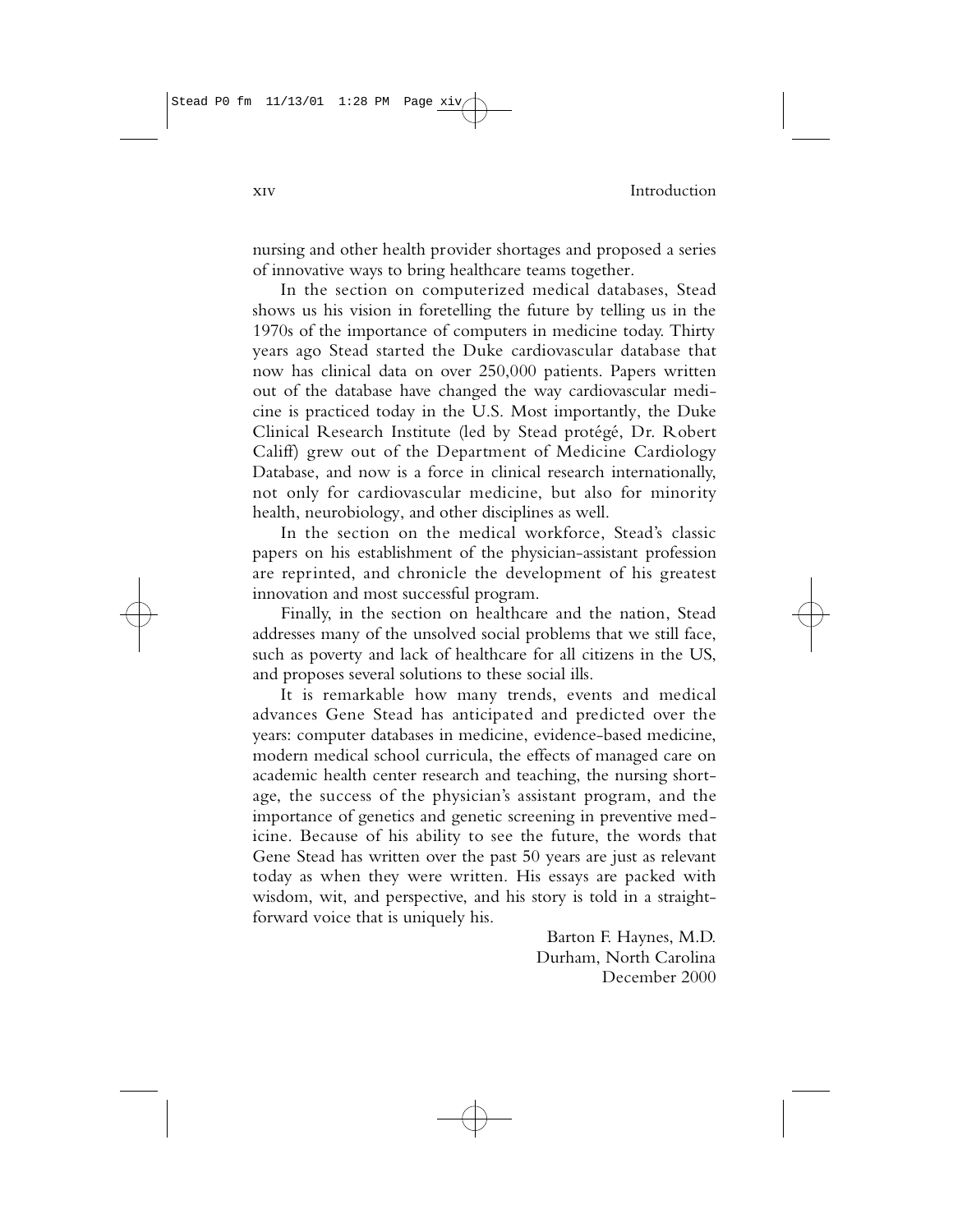# *Prologue*

# *Eugene Stead on Eugene Stead*

Eugene Stead Jr. is a 92-year-old Georgia boy educated at Emory College and Emory Medical School. His apprenticeships included medical and surgical internships at the Peter Bent Brigham Hospital, a tour of duty at the Cincinnati General Hospital, a two year stint as chief resident at the Thorndike Memorial Hospital located on the grounds of the Boston City Hospital, and a two year term on the junior faculty of Harvard Medial School. He was appointed Professor of Medicine and Chairman of the Department at Emory at the age of 33. He spent the years of World Ward II at Grady Hospital where he operated the medical service with 3rd and 4th year medical students. From Friday through Sunday he lived at Grady studying circulatory failure from knife, ice-pick and gun wounds. When trauma patients were not available, he and his colleagues studied patients with heart failure. They were always present.

In 1945, Stead was made Dean of Emory Medical School. He was an example of the Peter Principle. He had been promoted to his level of incompetence. He licked the Peter Principle by resigning as Dean and returned to a level of his competence. January 1, 1949 he became Professor and Chairman of the Department of Medicine at Duke.

He resigned his position as chairman at the age of 60. After surveying the field he found no example of a chairman, 60 years or older, who was as productive as Stead had been between 33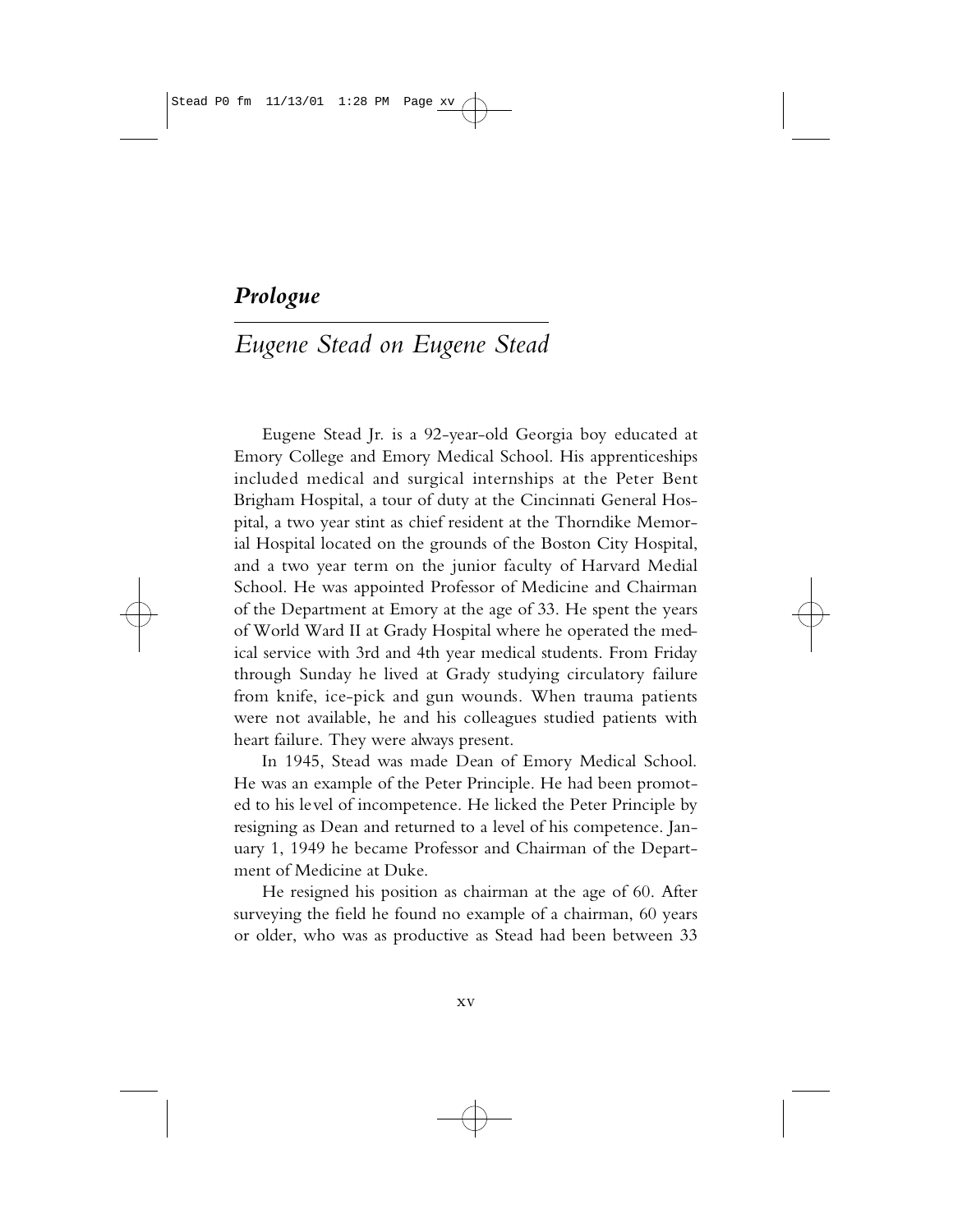and 60. The odds were great that after the age of 60 his department would slowly lose some of its excellence.

He is still active at the age of 92. He has had an unusual opportunity to observe students from their second year in medical school to their maturation as doctors, scientists and educators.

Through these years of activity he has evolved many general precepts. Some of them are:

- 1) Students do the learning and they should have the honors;
- 2) Selection of the people who are admitted to a program is much more important than the course of study. Input largely determines output;
- 3) The faculty fiddles with the curriculum but activity of the student is only affected by examinations. Examinations test memory and until examinations become open book, medial students will continue to memorize useless facts;
- 4) Examinations have to emphasize useless facts because you can not arrange a string of students from top to bottom if you only ask for useful facts;
- 5) Physician associates and assistants can increase the productivity of doctors without impairing the quality of health care;
- 6) The sign of each experience is more important than the facts memorized. If the sign is negative, students will shun the area. If the sign is positive, they may continue to explore and learn;
- 7) Never give assignments. Identify areas that are of interest and see how far students will go on their own;
- 8) Many persons with excellent grades and high IQs will sit on their bottoms. The work of the world is

XVI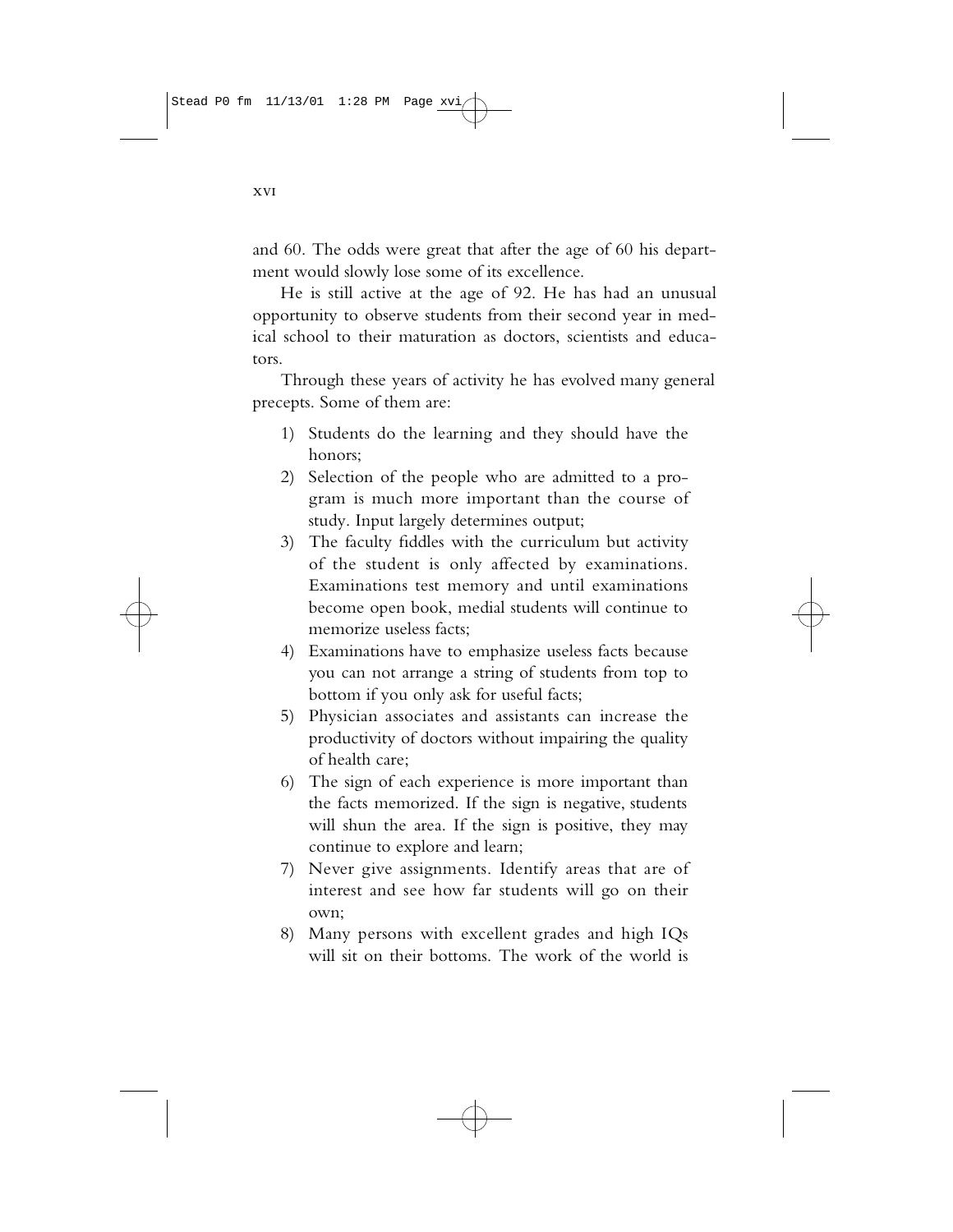XVII

done by those who get up in the morning, enjoy the day and make little distinction between work and play;

- 9) Don't forget the forgetting curve. Ask questions over the years to discover what is best left in books and computers;
- 10) Any form of active learning will accumulate fewer facts per hour but will slow the forgetting curve;
- 11) Education is never efficient;
- 12) Any question to which there is a known answer can be reduced to memory. The best questions have no absolute answers; and
- 13) Availability is a more useful attribute than brilliance. People who are happy stay home—the discontented travel.